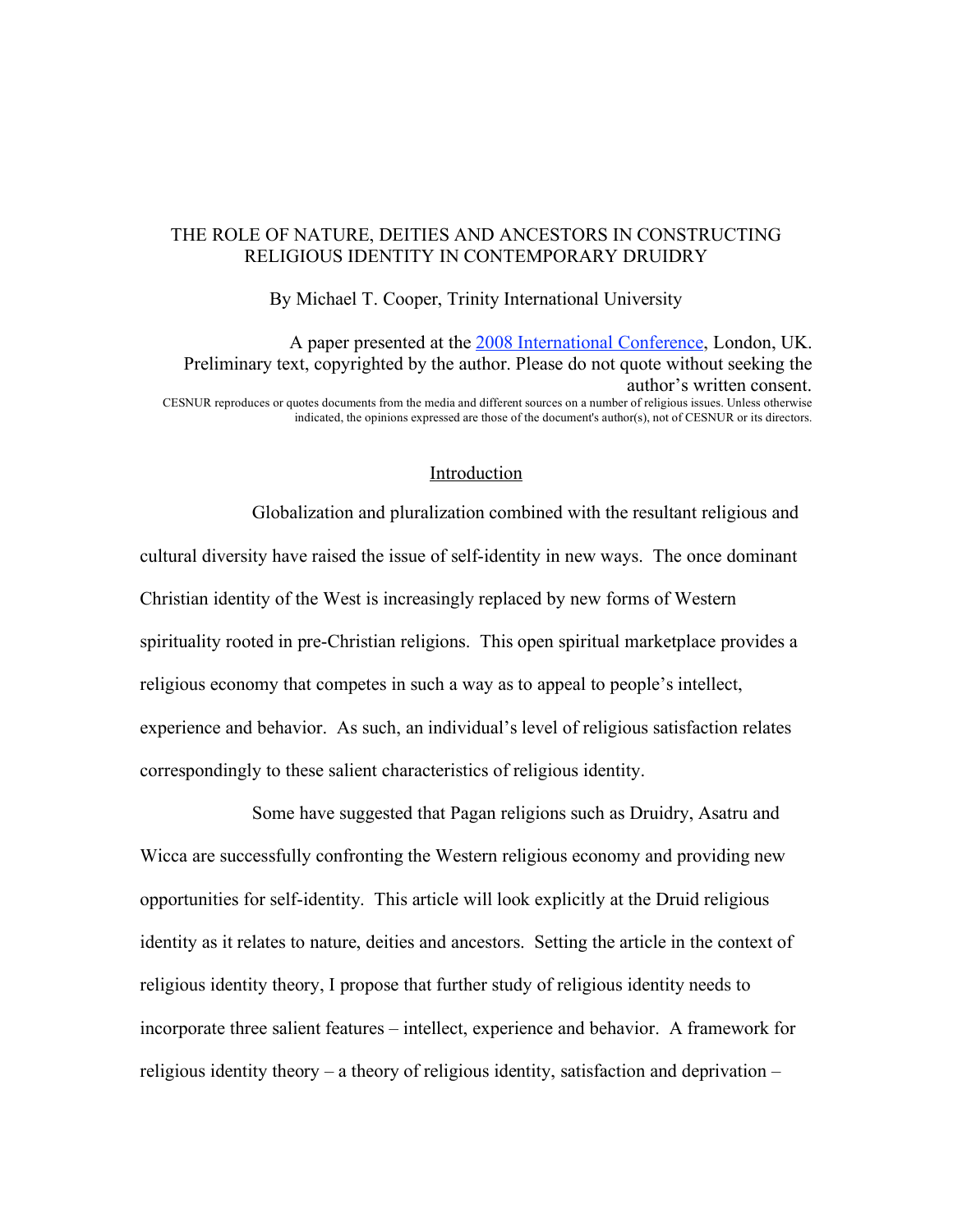will be put forward as a manner by which one might understand the ascription and achievement of an identity.

After defining and situating Druidry in the context of Pagan religions, this essay will examine the relationship between nature, deities and ancestors and intellect, experience and behavior. An essential characteristic of the article is the attempt to allow practitioners of Druidry to express their beliefs in relationship to their identity. As such, the article represents a framework by which one might study expressions of Pagan religious identity specifically as well as religious identity in general. Furthermore, as Christian influence continues to decline in the West, but religious influence in general is still present, the religious identity, satisfaction and deprivation framework presents a model by which the researcher might understand the changes occurring within religious people and culture.

### Defining Druidry

Emile Durkheim defined religion in terms of a system of beliefs and practices related to the sacred that united a community.<sup>1</sup> While Druidry is certainly a religion, this definition fits more appropriately with formal religions. Instead, contemporary Druidry has an affinity with folk religions. Folk religions often incorporate aspects of formal religions. However, by nature they are concerned with existential questions and how to secure responses to those questions. They represent sets of beliefs that are often animistic and unconcerned about continuity between the spiritual and physical worlds. However, it can certainly have an effect on both the spiritual and physical worlds. Lois related, "Like many, I do not see a firm line where religious belief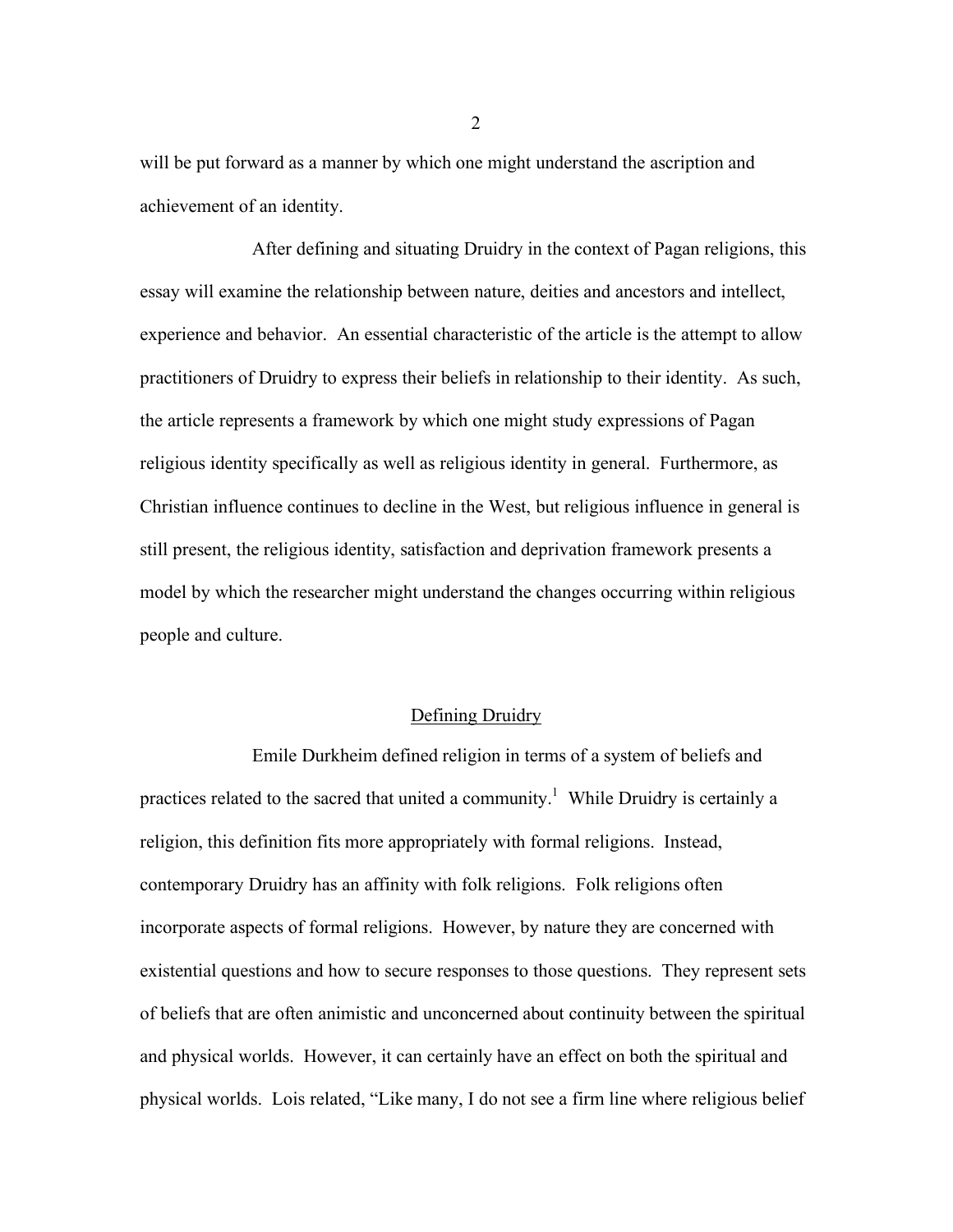ends and other areas of life begin: religion, in some form or another, permeates politics, education, economics, romance, and all of daily life."<sup>2</sup>

Characteristic of the study of folk religions, identifying a coherent unified system of beliefs is a challenge for those who study contemporary Druidry. In fact, defining Druidry itself is a challenge. Ronald Hutton's recent book describes this difficulty. He notes that it is nearly impossible to describe ancient Druids with any degree of accuracy. At the same time, many have attempted to give their own understanding and recreated what they perceived to be a resemblance of the ancient Druids.<sup>3</sup> In spite of this difficulty, others are attempting to reconstruct Druidry as a modern spirituality competing in the marketplace of religious ideas in the West.

Nevertheless, a consensual view of contemporary Druidry suggests that it is a new religious movement attempting to revive and reconstruct ancient folk practices associated with the Indo-European peoples. As such, contemporary Druidry is nature venerating and polytheistic with an explicit attempt to tie into what is known about ancient Druidic theology and practice.<sup>4</sup> Contemporary Druidry helps us understand that religion is more than systems as there is an organic nature as well. In this sense, Druidry might be thought of as a syncretistic or split-level religion having had a particular, historically identifiable understanding, albeit unascertainable, that has been revived in a contemporary religious identity.

### Research Data

The research for this article is a result of an on-going project attempting to understand the religious nature of contemporary Druids in relationship to the Western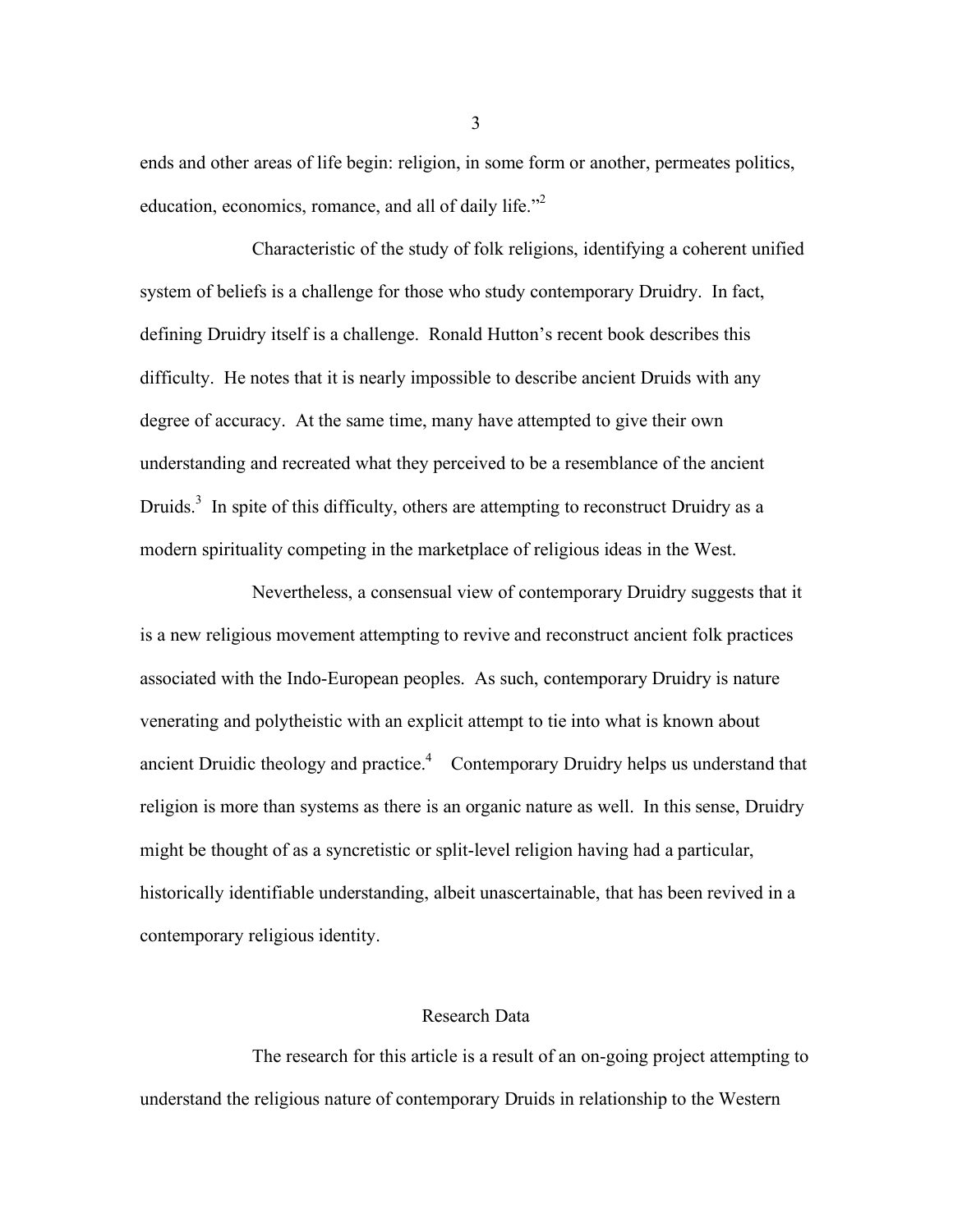religious landscape. Two hundred and thirty interviews with 70 practitioners have been conducted by diverse means since September 2002. Three interviewing techniques constituted the use of the Internet: via electronic mail exchanges, a discussion forum and an on-line open-ended survey. Likewise, the traditional approach of face-to-face interviews was also employed, on occasion as a result of the initial electronic contact. As a result of the use of the electronic interviews, participant observations were made at three rituals and were followed up by face-to-face interviews with twelve practitioners. One telephone interview was conducted and was followed up by email. A fuller description of this research is given elsewhere.<sup>5</sup>

For this article, the data was obtained from one of the open-ended questions: What is the meaning of life in your understanding of contemporary Druidry? What is important to note is that I was not looking for practitioners to talk about how the obtained knowledge or what they practiced nor was I looking explicitly for experiences. As will be described, the data that emerged indicated the significance of nature, deities and ancestors in constructing a sense of religious identity. Also, it became very apparent in the language that was used to describe these that practitioners gained a sense of satisfaction from their knowledge about Druidry, their practices of rituals and the resultant experience in their religious lives.

## Religious Identity Theory

The literature on identity testifies to an early understanding of it being ascribed or achieved. Work by Talcott Parsons and others juxtaposed ascription and achievement seeing the distinction between qualities of an individual and performance of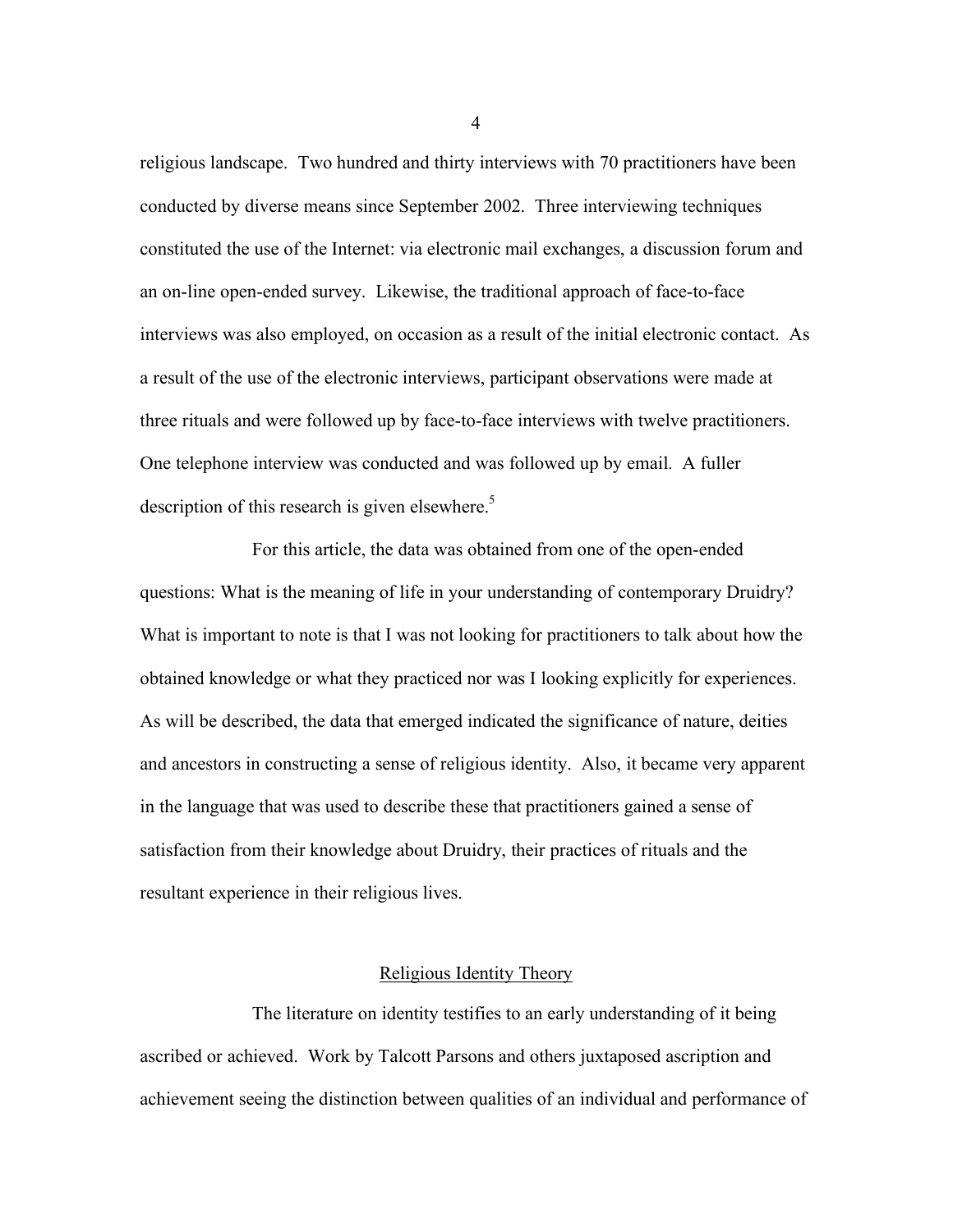an individual.<sup>6</sup> Identity has moved from once being ascribed to an individual based on birth or heritage to being achieved based on individual choice due in part to the rejection of institutionalized order. Identity, as Manuel Castells put it, is "people's source of meaning and experience.<sup>77</sup> Castells goes on to argue that meaning is socially constructed. It relates to a network of cultural attributes that are ultimately individualized. The ensuing identity is related to society at large, groups or communities resisting society, or particular movements seeking to build new identities. Among societal actors instrumental in the construction of identity is religion.

The similarities with Peter Berger's socially constructed reality cannot go unnoticed. Berger insisted that religion was not central in the creation of society, but was simply an element of social reality which served to, among other things, give meaning to life. At the time of *The Sacred Canopy*, Berger believed that religion would decline as the individual made progress through advancements produced by modernization. Ultimately, religion would no longer be plausible and thus no longer necessary for one's identity. Later, Berger recognized that modernization did not coincide with the decline of religion and that religion continues to provide individuals with a sense of identity. $^8$ 

Paul Hiebert, Tite Tienou and Daniel Shaw argued that one's identity has multiple features that can be summarized in terms of diachronic and synchronic identities. By diachronic identity, the individual's sense of self is rooted in understanding from where one has come. By synchronic identity, the individual's sense of self is based upon the roles that are played in society. Both diachronic and synchronic identities are intrinsic to an individual's sense of identity.<sup>9</sup>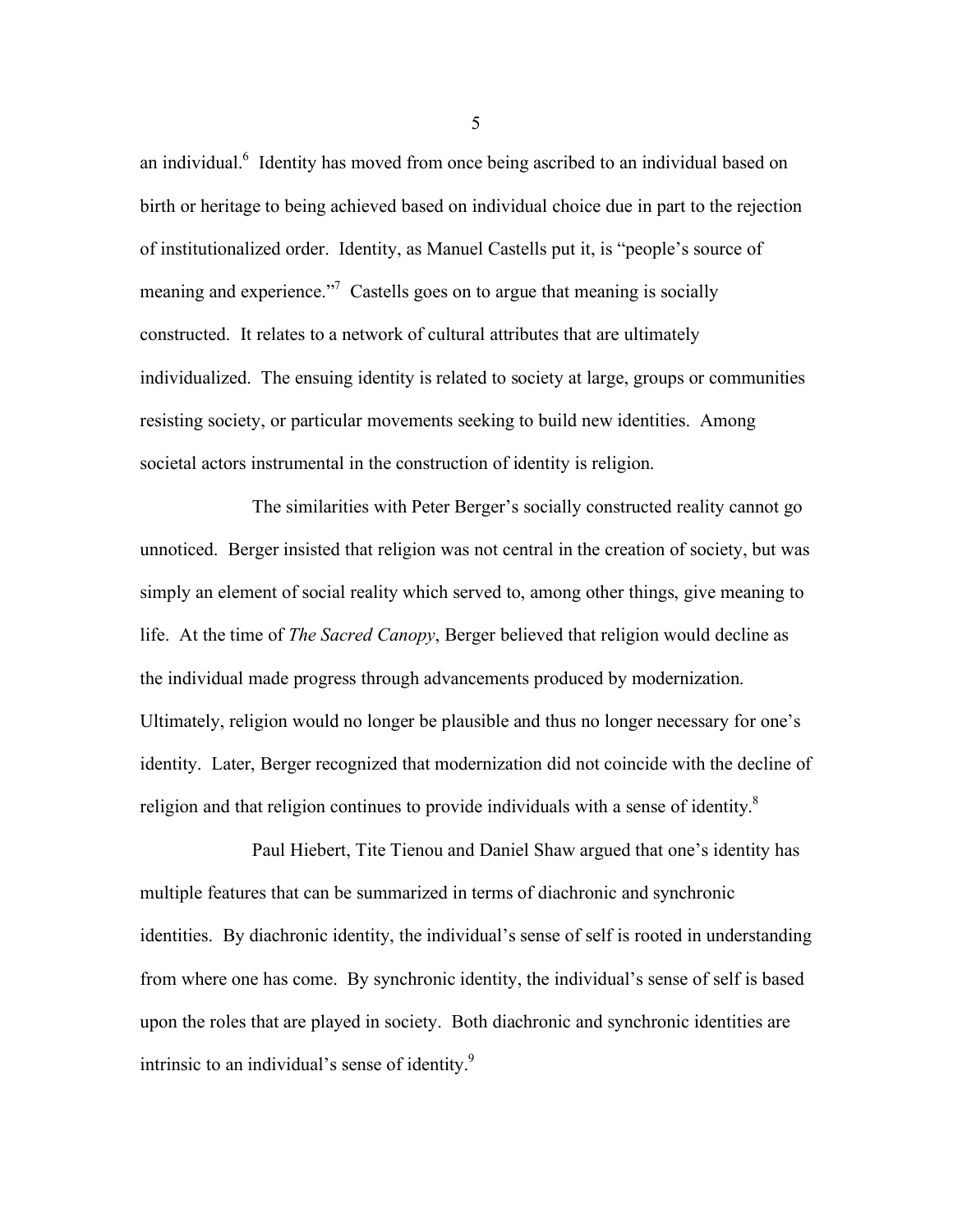According to Lewis Rambo and Charles Farhadian, religious identity comprises four features: ritual, relationships, rhetoric and roles. In terms of ritual and religious identity, a new religious convert deepens his or her religious commitment through enacting rituals concomitant with religious belief. Relationships, secondly, and the development of relationships specifically, served to tie the new religious convert to the religious group. Thirdly, rhetoric serves to give the new religious convert a common language with his or her peers. Finally, roles help new religious converts understand particular behaviors and values or attitudes commensurate with their new religious life.<sup>10</sup> While these features address an understanding of identity, whether ascribe or achieved, it does not account for a cognitive level, but rather an experiential and behavioral.

Increasingly, religious identity is conceived as being both ascribed and achieved. Particularly in relationship to ethnic groups, Wendy Cadge and Lynn Davidman demonstrated that two ethnic groups – Thai Buddhists and Jews – considered their religious identity intrinsic to their ethnicity and over time also noted an increased religious conviction that they described as achievement.<sup>11</sup> Similarly, Lori Peek looked at ascription of religious identity of second generation Muslims. She noted over time religious identity was achieved due to maturation. Additionally, when crisis occurred, identity became proclaimed.<sup>12</sup> Others, like Christopher Hitchens and Richard Dawkins, have argued that religion cannot be ascribed since one's identity is in essence what one makes of it. Thus, one without the ability to choose one's religion is abused if the religion was chosen for her. Dawkins, therefore, has asserted that there is no such thing as a Muslim child or Christian child. The insistence of such designations is tantamount to child abuse.<sup>13</sup>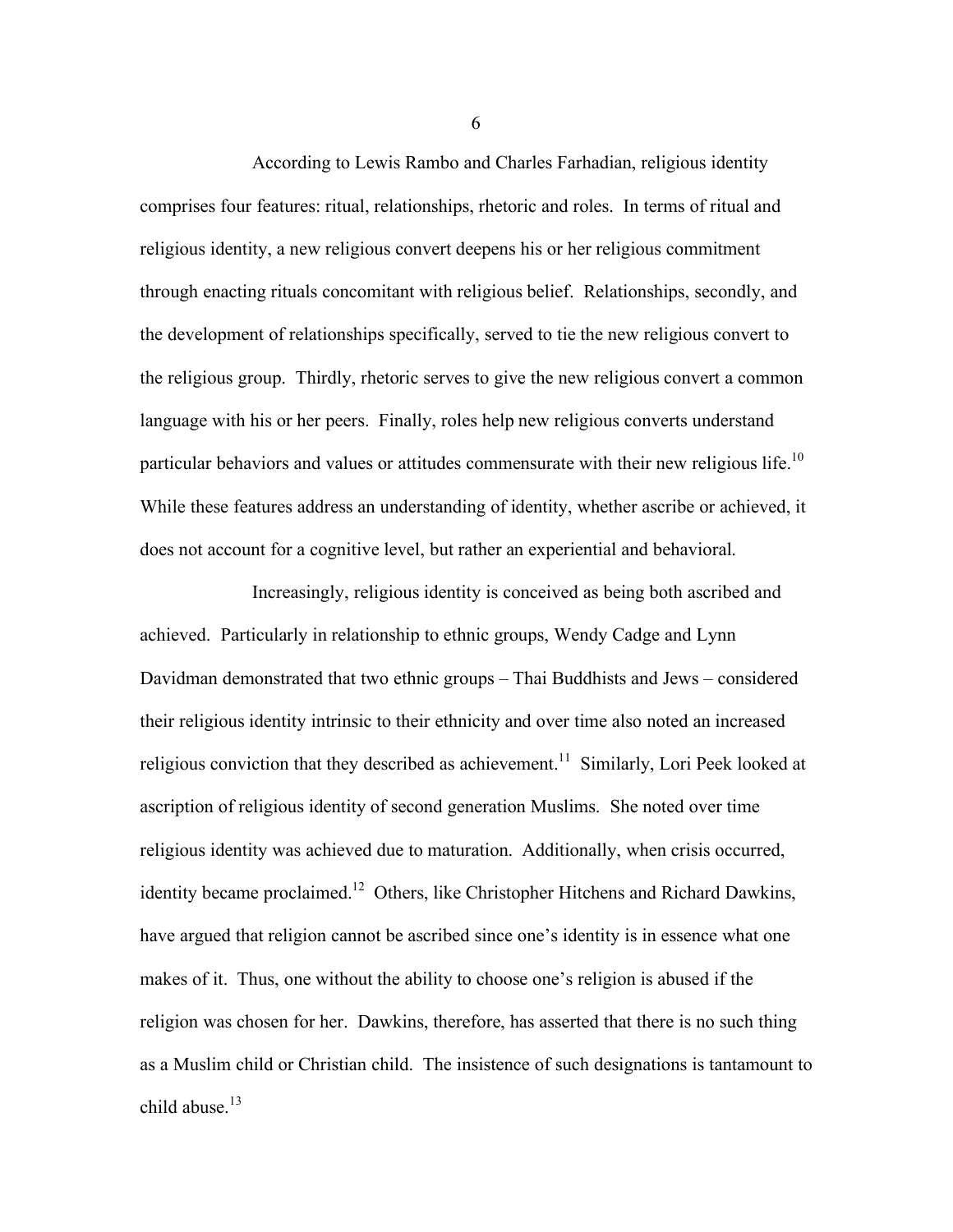A Theory of Religious Identity, Satisfaction and Deprivation

In this context, then, the following theory of religious identity is put forward. Ascribed religious identity only makes sense in the context of an ethnic group or culture with clear religious boundaries. It follows then that where such boundaries are unclear and people do not necessarily self-identify with a particular religious group, religious identity would be achieved. Of course, this is rather complex in the case of religiously diverse countries like the United States and United Kingdom or areas like Western Europe where people will naturally self-identify as Christian, <sup>14</sup> but not necessarily participate in religious activities. So, while there might be an intellectual assent to being Christian, concomitant experience and behavior do not necessarily follow. In some cases, such experience and behavior take on an additional identity that is not representative of one religion or another, for example, a Christobuddhist.<sup>15</sup>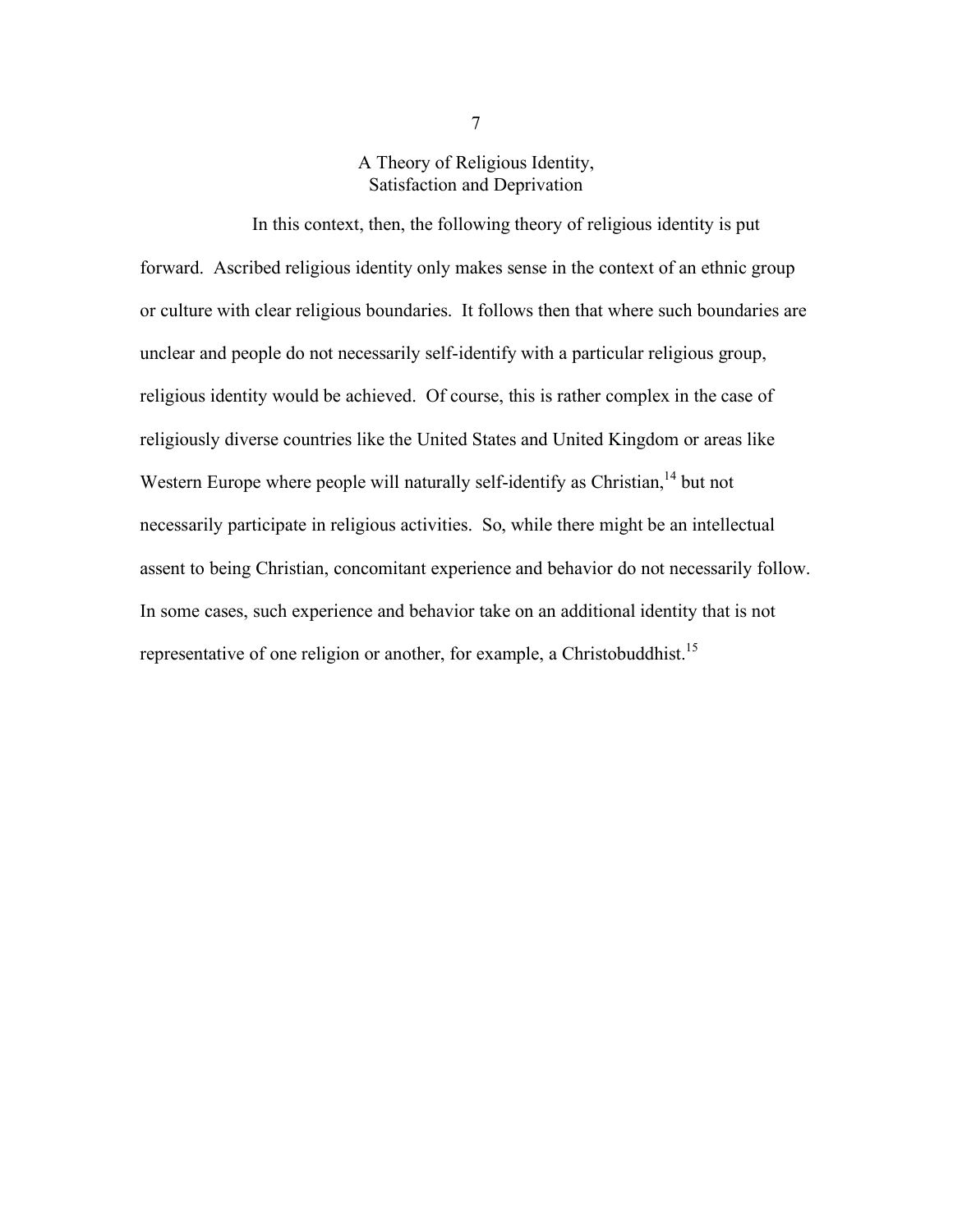The question then is raised, what does it mean to be religious? I propose the following as a theory of religious identity, satisfaction and deprivation. The immediate concern for this paper is identity and satisfaction. I have dealt with deprivation in another place, <sup>16</sup> but will more fully address it in a forthcoming project. I postulate that the religious identity of an individual is made up of three salient features: intellect, experience and behavior. To varying degrees, each feature plays a role in helping the religious person have a sense of who she is. Intellectually, the person knows on a cognitive level that the religious beliefs are true. There may be arguments for such a claim based on sacred writings and/or historical evidence. The intellectual feature may also be strengthened by a person's experience or a person's experience may lead to an intellectual consent. The same would be said for the behavioral feature. Due to the



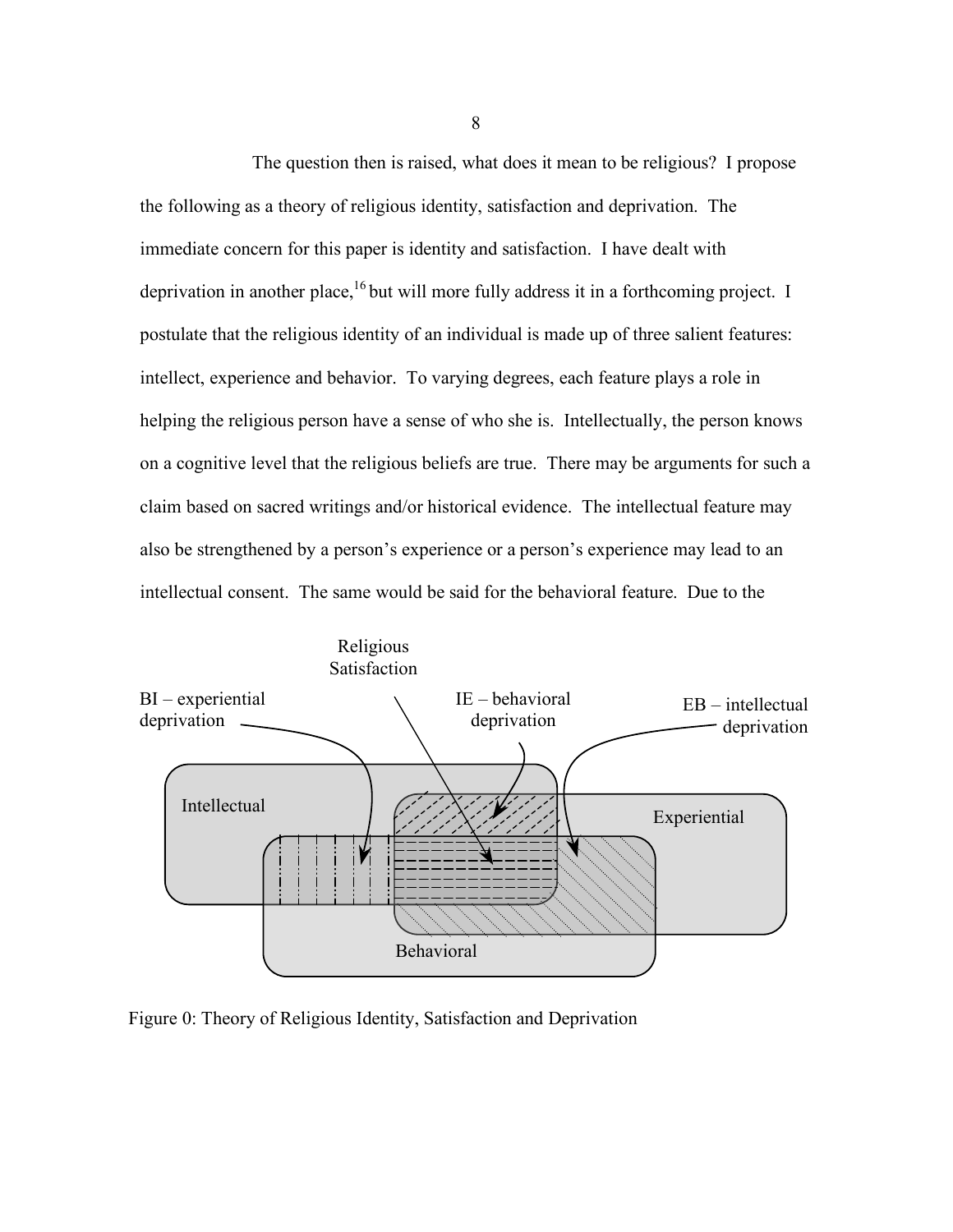intellectual consent of religious belief, a corresponding set of behaviors result that mark one as an adherent. The theory is illustrated in the figure 1.

Ascribed religious identity occurs at the experiential and behavioral levels of the theory. Such an identity is inherent in the individual only because it is a shared identity with the culture, ethnic group or parents. As an individual matures and the cognitive faculties are developed, the person can understand her religious identity on the intellectual level and decide whether or not to consent thereby achieving her own religious identity. When these salient features of identity coalesce there is religious satisfaction. That is to say, when the practitioner sees the relationship between the intellect, experience and behavior and how each informs the others, there is a greater likelihood for satisfaction and a lesser likelihood that the practitioner would switch religious groups.

Deprivation occurs when one of the three features is no longer satisfying the religious identity of the individual. This sort of unsatisfied desire for religion might lead to bargaining of religious identity and the incorporation of other identities into one's own creating a dual religious identity. Similarly, as the deprivation becomes increasingly acute and satisfaction can no longer be achieved in one's religion, religious switching can occur. It might also be equally true that deprivation will motivate an individual to discover or solidify one's intellect, experience or behavior so as to strengthen personal conviction. In other words, deprivation might be as much a cause of religious switching as it is a solidifier of religious identity.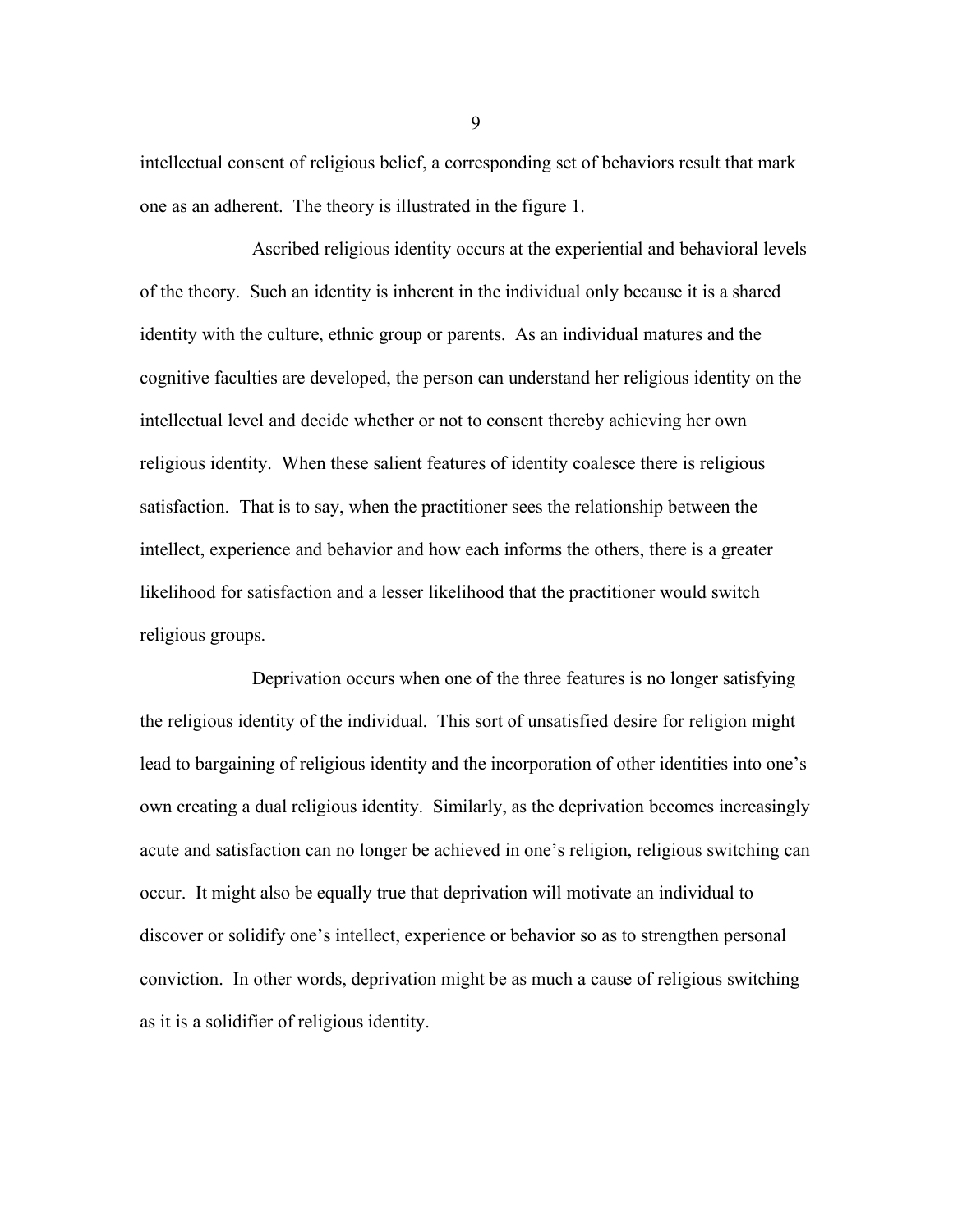# Nature, Deities and Ancestors in Religious Identity Construction

The three salient features of religious identity – intellect, experience, behavior – were apparent in the manner in which contemporary Druids talked about themselves and in particular when the topics of nature, deities and ancestors were discussed. This three-fold idea – nature, deities, ancestors – was widespread in contemporary Druidry. One member of Ar nDraiocht Fein (ADF) referred to this notion as the Kindreds, "Most of us believe that by working with members of the Kindreds: spirits of nature, the ancestors and the deities, we develop allies that help us through troubled times."<sup>17</sup> Whether or not the Kindreds are a universal in Druidry is unclear. Nevertheless, religious identity for adherents of Druidry is derived from an understanding of nature, ancestors and deities. Christy states,

[Those practices (rituals, etc.)] open the portals to the Otherworld where I can experience the wonders of Nature, Faerie, mythology, fantasy, history, the future. All that is available to me through Druid (and Wiccan) training, and I feel very connected to the Gods, the world and nature. 18

#### Nature

Philip Carr-Gomm writes, "Druidry has an entirely different vision that celebrates and revels in life-as-it-is-now – not life as it might be in the hereafter or as it could be if we were able to break the cycle of death and rebirth."<sup>19</sup> In this way, the meaning of life is mirrored in the cycles of nature. Joyce stated, "We celebrate the changes, we celebrate the fertility, the birth, the harvest, the death. $2^{20}$  Life is a journey of experiences beginning with birth and leading to death and some type of re-birth. The cycle of nature helps in the intellectual understanding of this process and is therefore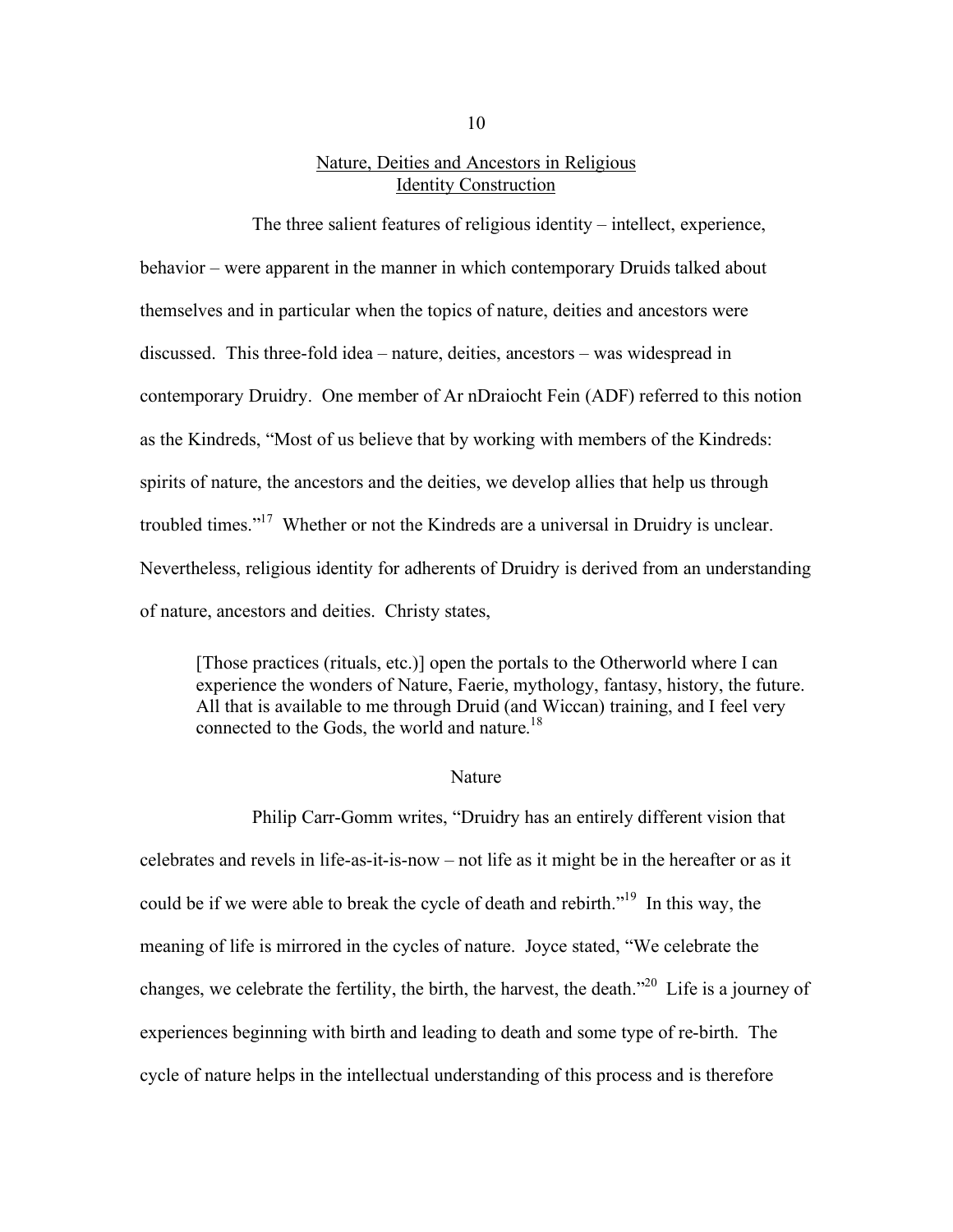11

celebrated ritually at festivals reinforcing the deep sense of responsibility that the Druid has for the environment. The festivals provide a behavioral means where the practitioner can experience oneness with nature and its rhythm in the changing seasons.<sup>21</sup> For example, consider the following comment from Greg:

I feel that everything on this planet is connected, in a symbiotic relationship. We may have higher intelligence than other species but have misused it. Mankind has at times seen themselves as dominator of the planet, resulting in a disconnection from the natural world, leaving destruction in our wake. I believe that life should be lived passionately, and that a deep sense of connection with nature is lifeenhancing, both for ourselves and also for the wider world that we live in.<sup>22</sup>

There are eight community festivals celebrated by Druids during the

course of the year beginning with Samhain.<sup>23</sup> These same eight festivals are also

celebrated by Wiccans. Carr-Gomm gives the impression that there is some historical

evidence for such a practice.

Witches, Wiccans and Druids all celebrate these times of the year. Although we can find traces and records of ancient practices and folklore associated with these special times, we cannot be sure that any particular community in ancient times celebrated all eight. In the modern era, it was only in the middle of the last century that Ross Nichols and Gerald Gardner introduced the celebrations of the complete eightfold cycle – a practice that has now become widespread.<sup>24</sup>

Such evidence legitimizes the historicity of Druidry. Accordingly, Druids

claim that these past practices can be discerned intellectually through historical research.

For example,

Pagan refers to following the ancient ways, neopaganism is following the old path as we think it was followed. One of the problems is that no one knows for sure what the ancient Druids followed. They didn't write anything down. So, ADF Druidry is a reconstuction religion. We do this by researching history, archaeology and the way humans lived and their belief systems and their migrations.<sup>25</sup>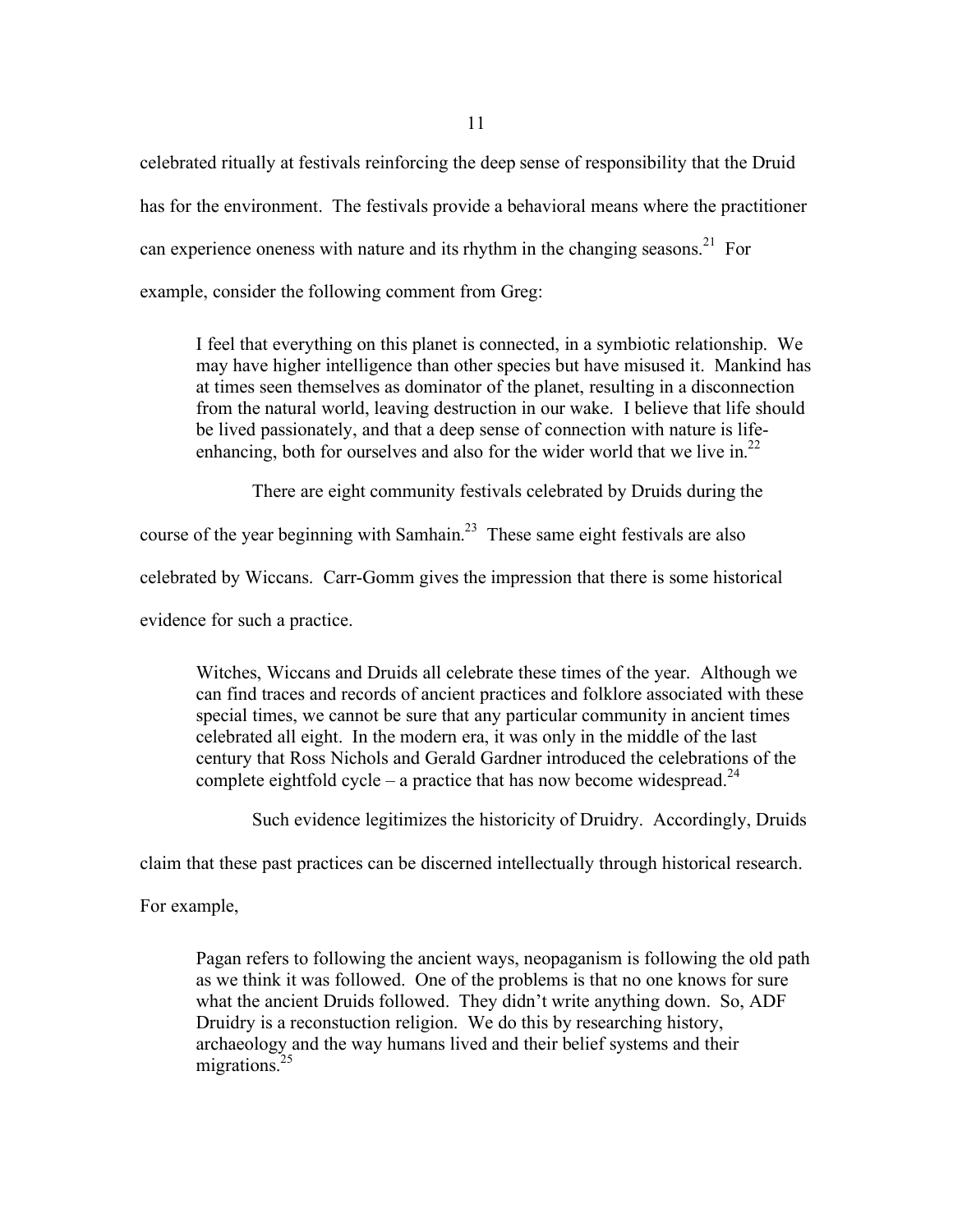What is of interest for this research is the contemporary meaning given to

these practices more than their historical authenticity. As Maya Sutton and her co-author Nicholas Mann suggest, indifferent of the practice's historicity, "We use this cyclical pattern in our Druid ceremonies and find that it becomes more relevant and appropriate as time goes by."<sup>26</sup> Nevertheless, the feasts are viewed as rites of passage in the cycle of life. They help bring understanding to different stages from birth to death. Steve related the following:

Just as Christians take the life, acts and words of Christ as the path by which they order their lives and model their behavior, so, I think, do Pagans--Wiccans, druids and others, take the Wheel of the Year as a guiding inspiration. Everything has a beginning, middle and end, and must, for life to continue.<sup>27</sup>



According to Ross Nichols, founder of OBOD, the solar feasts remind the

Figure 2: The Druid Circle of the Year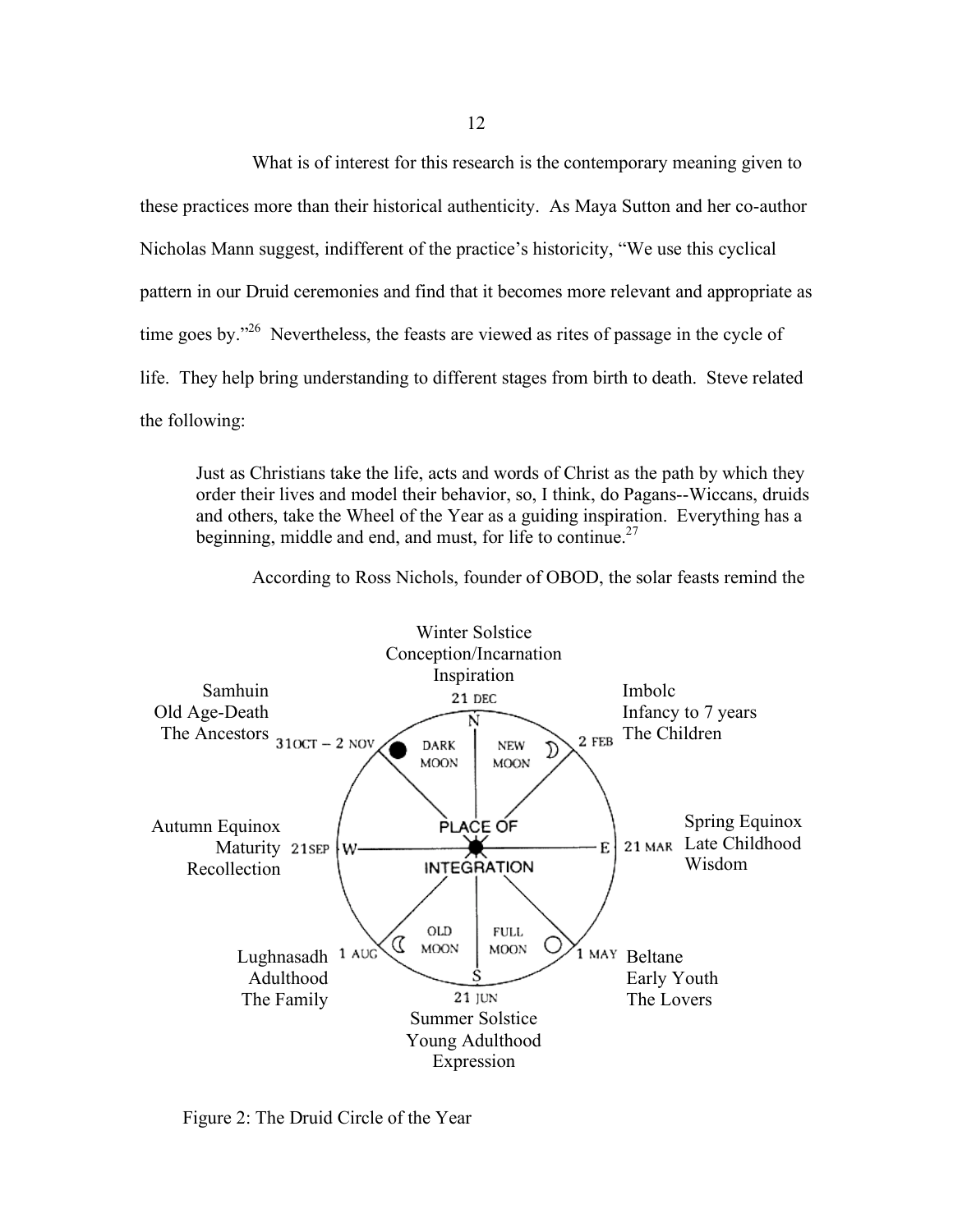practitioner of the importance in giving and receiving, "The putting into practice the law of giving and receiving is what makes these solstice ceremonies the high ones of the year. The full cup that has been received must be emptied if it is to be refilled.<sup> $28$ </sup> Tim stated,

I believe the meaning of life to be a chance to grow and improve. Improve not only ourselves, but the earth by reconnecting with a time when people lived with the land and not against it. When we were a part of nature, in harmony, not when we ignore it. To acknowledge the spirits that are around us and give them the proper respect.<sup>29</sup>

Interspersed in these solar feasts are feasts of the season. Relating the experience connected to the cycle, Carr-Gomm stated, "The four fire festivals relate to key life periods and the experiences necessary for each one of them."<sup>30</sup> Orr summarizes the meaning of these rites of passage,

So the Druid family is offered rites of passage which carry the members from conception to death. These ceremonies of celebration, dedication and transformation are to some extent individually crafted to be specifically relevant to the people involved. They are designed to aid processes of change, to bring confidence and affirm support. 31

It is apparent in the Druid understanding of nature that one can see the

explicit tie to the behavior feature of identity that results in the experiential. The

behavior is informed by an intellectual consent to these rituals as true or right. Such

consent is based not only upon a type of historical validity, but also upon the individual's

experience.

### **Deities**

Through the connection with the cycle of nature, a practitioner achieves a

sense of cosmic belonging that is in the same time intellectual, experiential and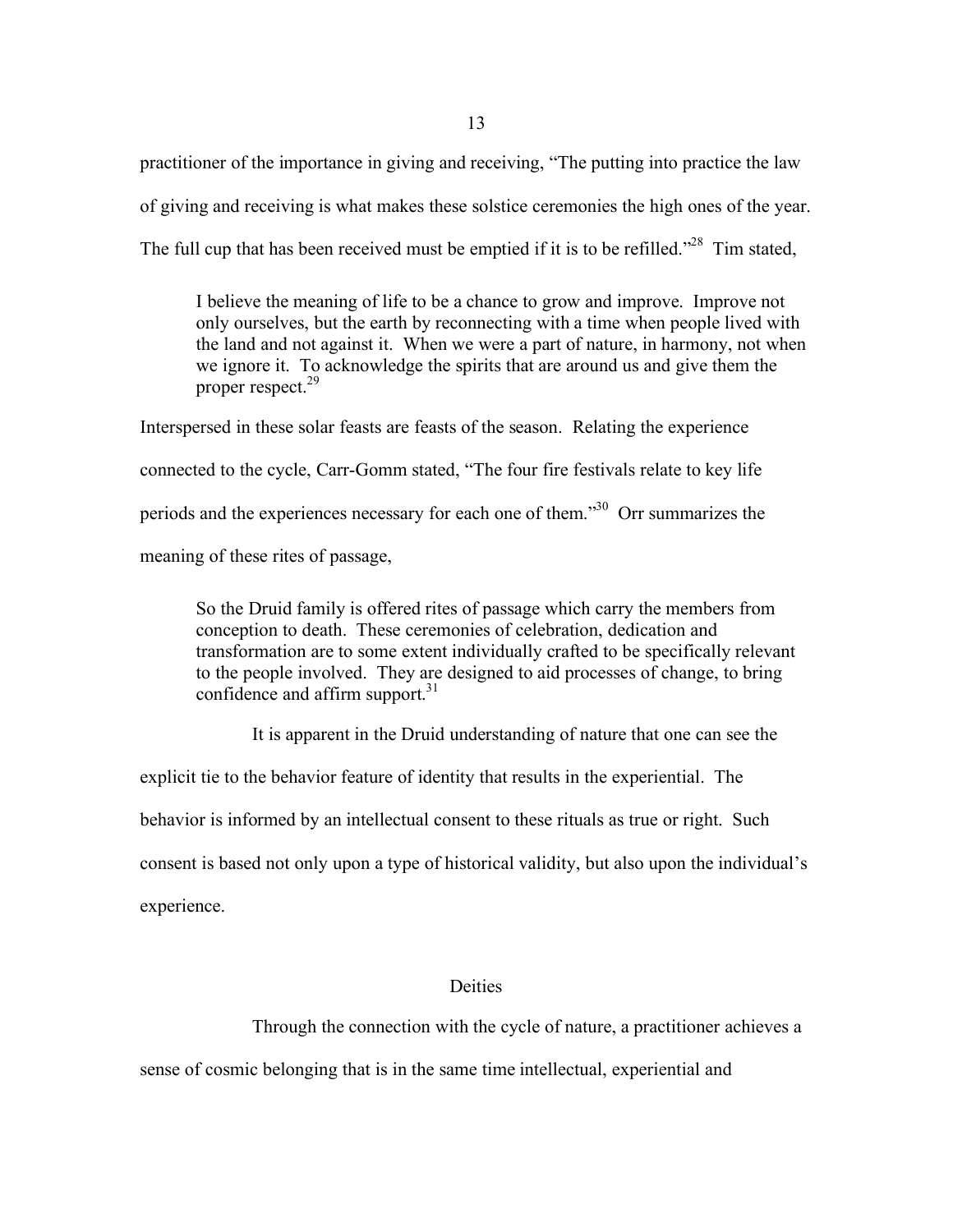14

behavioral. That belonging creates meaning and order for life. So, it is in the context of the wheel of the year that a practitioner understands his/her relationship to nature, ancestors and the gods, goddesses. There is no single pantheon in Druidry. However, there is a strong sense of the existence of multiple deities. Jana related,

As polytheists, we believe in a multiplicity of deities, some more powerful than others. Individual Groves within ADF may have specific deities that are worshipped at every occasion for worship or may change which deity is worshipped based on the time of the year. The same holds true for our solitary members as well.<sup>32</sup>

Relating to the reality of the gods existence in comparison to the reality of

the existence of religious leaders, Jim said, "Their identities are firm and established, just

as my gods are, whether or not they once walked as people.<sup>33</sup> In some cases, the reality

of the existence of the gods was not as important as the effect the gods had on one's life.

The Gods have guided me - we could get into a psychological versus metaphysical argument of "Do the Gods exist?" This to me is irrelevant. Whether through an acknowledgement of their existence or being more in-tune with my subconscious I am making better life choices which in turn has led to me becoming happier. This leads to those around me becoming happier.<sup>34</sup>

Whatever the case, Christy related that the goal was to learn.

I believe our spirits are eternal and we vacillate between being in a state of spirit and earthly manifestation. Our goal is to learn the truth and grow closer to the Life Force that is the Universe, whether you call it The Force, the Gods, God, Goddess, Deity, Great Spirit, Eternal Spirit or any of the multitude of concepts humans have devised to encompass this incredible, but intangible force of life.<sup>35</sup>

There is a strong sense of being in the presence of and experiencing gods

and goddesses. The gods and goddesses are viewed as imminent rather than transcendent

giving the practitioner the experience of communing with gods. Since Druidry is

polytheistic, this might be expected. Lois stated,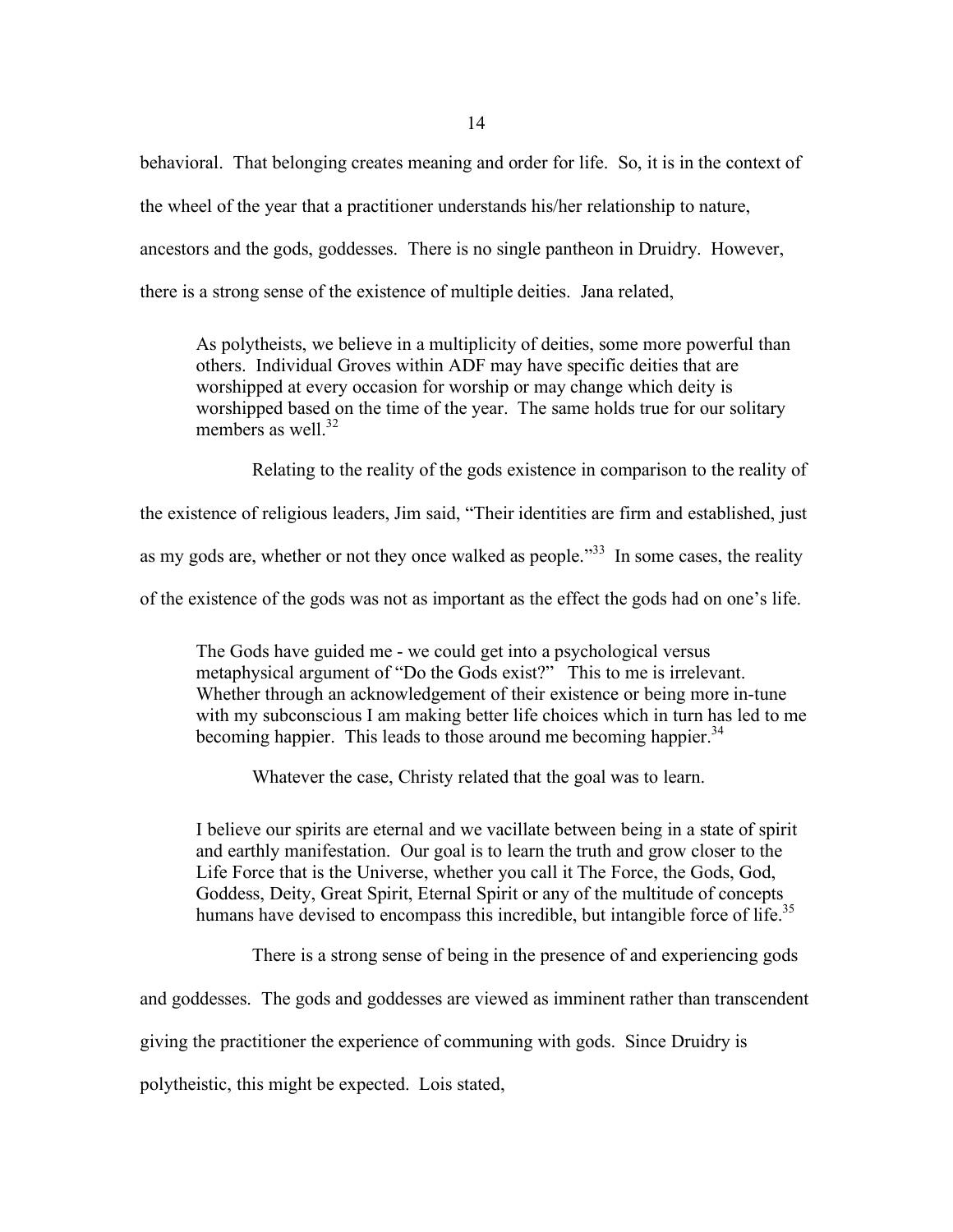We also live among gods. The Divine is immanent in reality to such an extent that one is never outside of its presence. There is no "deus absconditus" (hidden God) or withdrawn transcendence: the gods are here with us, all the time, in all our comings and goings. Thus, we live together among the gods, which means doing the best by them that we can.<sup>36</sup>

While ancient writers related the Celtic gods with their own, there is an intellectual

attempt to reconstruct them for the contemporary context. This reconstruction makes

Druidry distinct from Wicca in that Wicca's theology is characterized by its polarity.

Wicca views the essentiality of the maleness and femaleness of deity as expressed in the

god and the goddess. Druidry on the other hand does not necessarily view this

distinction. One insider explains the difference,

One of the ways in which Druidry differs from modern Wiccan witchcraft is that it does not posit a dual theology of one god and one goddess. Indeed it doesn't posit any single theology at all. Gods and goddesses are treated as heroes of story and the spirits of place -- of river, rock, well, and tree -- are just as divine as any pantheon of archetypal characters corresponding to social roles or crafts. The Celtic gods and goddesses, such as Lugh, Brigit, Dagda, Boann, Cernunnos, Hu, Taranis, Ogma, Angus Og, Cerridwen, and Arianrhod (among others) are sometimes characters of legend, and sometimes spirits of place. In the case of Lugh and Brigit, these are spirits of knowledge and craft and healing.<sup>37</sup>

Nevertheless, it is difficult if not impossible to identify a specific pantheon

of gods in Druidry. Again, Lois explained,

There is no simple pantheon and modern Druidry often embraces deities and stories from diverse other pantheons, recognizing the power of myth across cultures. Some modern druids are Celtic reconstructionists, some are pantheists, some are syncretists drawing on Native American or Asian philosophies and deities. I venture to say, however, that most if not all Druids recognize and revere the spirits of the trees, animals, and wilderness places.<sup>38</sup>

The experience with the deities, no matter what pantheon, was reinforced by the idea that

these were deities predating Christianity. The ancient, here, intellectually legitimized the

contemporary practice. More often than not, it was personal interaction with gods and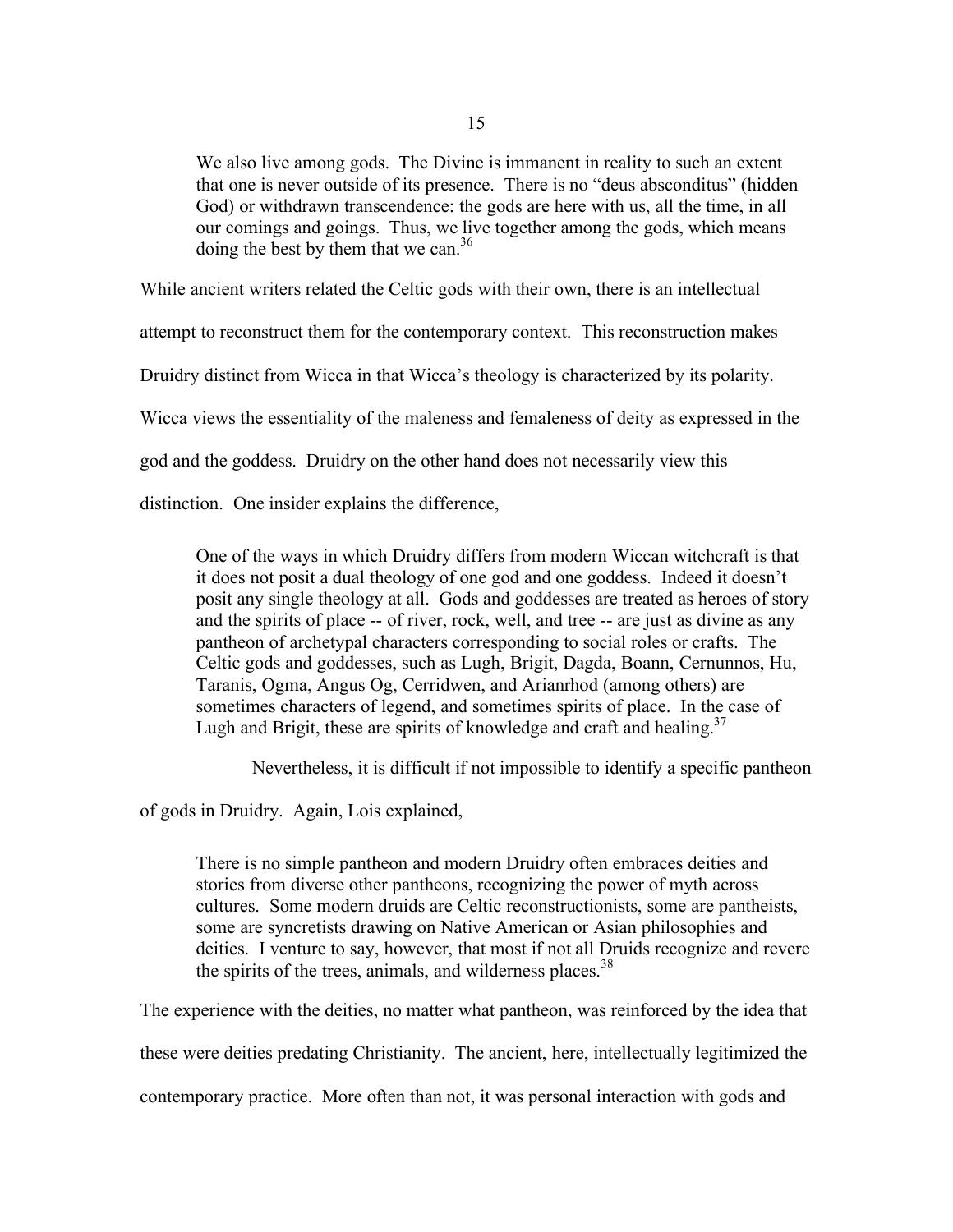goddesses that created a sense of knowing they are present. For example, "It's the idea, the understanding that, whatever might happen, they will be there to help us if we only ask and pay attention while they're answering."<sup>39</sup>

#### Ancestors

Miranda Green points out that, for contemporary practitioners, the

ancestors provide the connection between the past and present. $40$  Jana explained,

These [ancestors] can be your own direct ancestors, the ancestors of the tribe (community) you now belong to or the ancestors of the earth, the place where you meet or worship. We feel that all of our ancestors are worthy of respect and that no ancestor was completely bad, that they all have some good within them. It is also important to remember that without these ancestors, we wouldn't be here.<sup>41</sup>

The connection with the ancestors is significant for the Druid. Christy commented,

"Those practices (rituals, etc.) give me a sense of stability and continuity with my fellow

Pagans, and my ancient ancestors."<sup>42</sup> It not only provides them with a sense of identity

that has been inherited down through the centuries, what I have referred to elsewhere as

ancientization, the ancestors are viewed as a rich resource that can counsel and protect.

Clyde stated, "When a person in the family dies, I believe they have become one of the

ancestors, and as such, may be appealed to for guidance." $43$ 

It might well be argued that, in spite of many Druids converting from other faith expressions, practitioners have a deep sense of an ascribed identity in that they are identifying with an ancestry they have inherited. Cliff stated,

Really, guiding souls on this plane of existence is what I believe the deceased do between lives as well. When a person in the family dies, I believe they have become one of the Ancestors, and as such, may be appealed to for guidance. The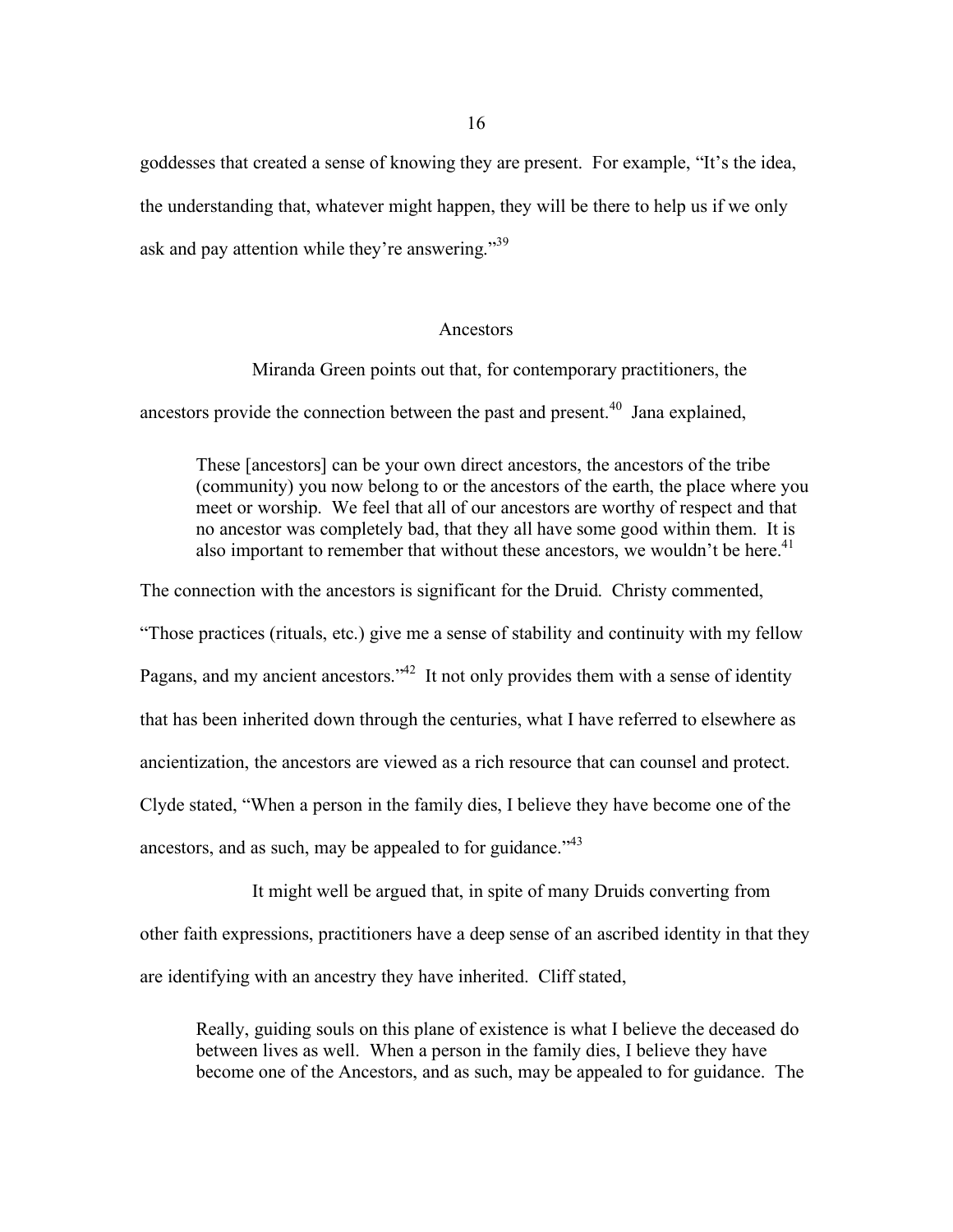ancestors, are after all, one of the triumvirate of, for want of a better term, entities, we appeal to in our rituals.<sup>44</sup>

As was common in interviews as well as observed in rituals, the experience with the ancestors, reinforced by rituals, contributed to intellectually legitimizing the religious identity of contemporary Druids.

## Conclusion

What has been argued in this article is the connection of intellect, experience and behavior as salient features of religious identity. Nature, deities and ancestors all contribute to the religious identity in contemporary Druidry. For example, Alicia stated, the meaning of life is "To connect with the divine, with the rest of humanity, and nature."<sup>45</sup> Trusting in the cycles of nature, then, provides meaning to life and gives an intellectual explanation to the religious experiences enacted in rituals.

As further research is conducted on religious identity, the features of intellect, experience and behavior must be considered. Certainly there are varying degrees by which each feature is understood on the part of the practitioner. On occasion there will also be incongruence between the three creating various levels of deprivation. Nevertheless, all three are important factors for one's religious identity and when all three are present religious satisfaction might be achieved. Consider the following comment from Kristen:

We believe that we are here to gain a better understanding of how the world around us, and everything that happens on it, works. Druidry is a path of lifelong learning. We learn about the cycles of nature, the history of our ancestors and the nature of our Gods and Goddesses. 46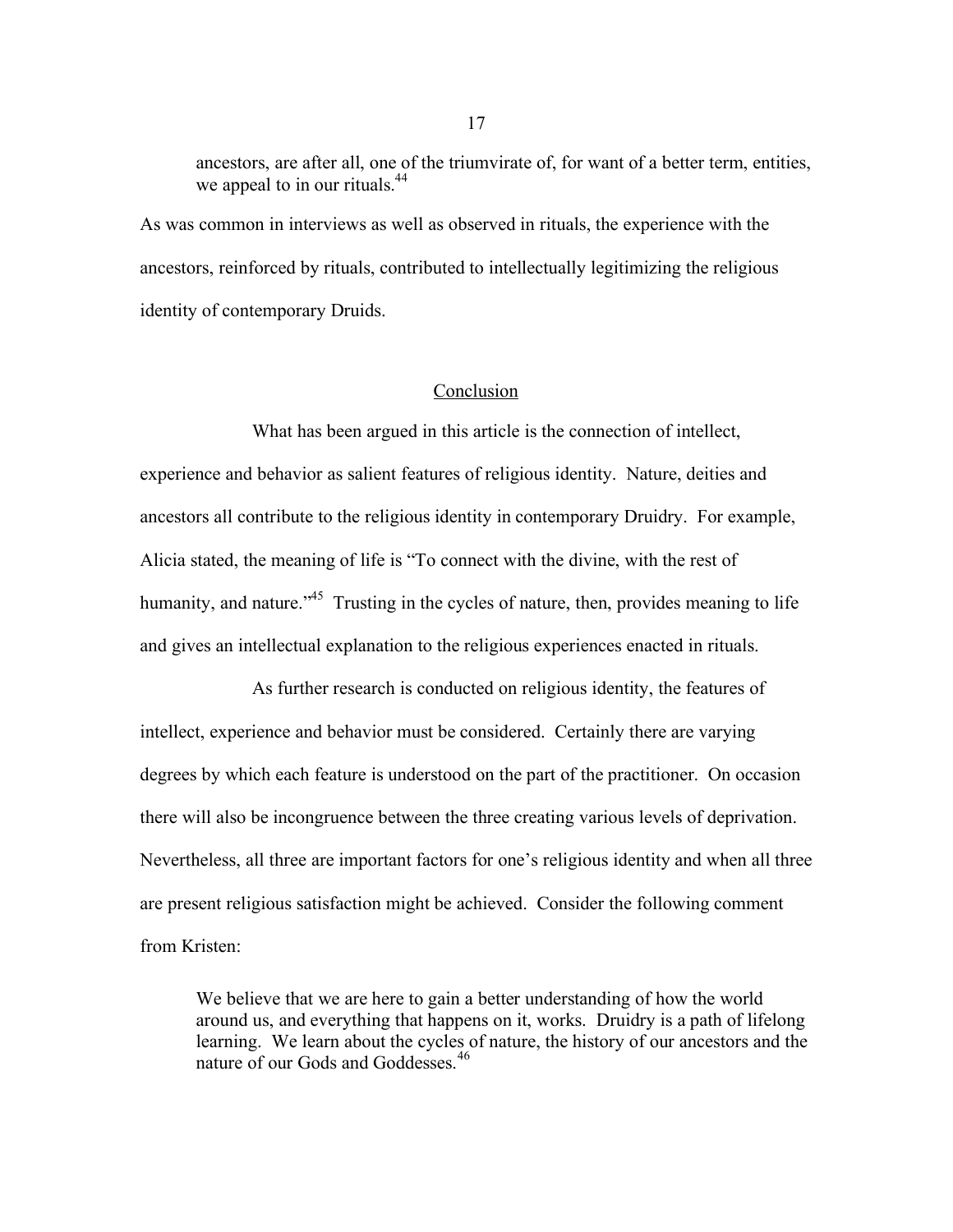18

Many Druids believe that Druidry offers an intellectually, experientially and behaviorally

satisfying answer to the quest for a religious identity.

1 Emile Durkheim, *The Elementary Forms of Religious Life* (1912), 44.

<sup>2</sup>Lois, personal interview, 18 June 2004

3 Ronald Hutton, *The Druids* (London: Hambledon, 2007)

<sup>4</sup>Michael T. Cooper, "Pathways to Druidry: A Case Study of Ar nDraiocht Fein," *Nova Religio* (forthcoming)

<sup>5</sup>Michael T. Cooper, "Research Observations: The Meaning of Life in Contemporary Druidry," *Sacred Tribes Journal* vol. 3, no. 1. Internet resource: www.sacredtribesjournal.org (forthcoming).

6 Talcott Parsons, *The Social System* (Glencoe, Illinois: Free Press, 1959).

7 Manuel Castells, *The Power of Identity* (Malden, Mass.: Blackwell,

2004), 6.

 $\overline{a}$ 

8 Peter Berger, *The Sacred Canopy: Elements of a Sociological Theory of Religion* (New York: Anchor, 1969); Berger, *The Desecularization of the World: Resurgent Religion and Politics* (Grand Rapids: Eerdmans, 1999).

9 Paul G. Hiebert, Tite Tienou and Daniel Shaw, *Understanding Folk Religion* (Grand Rapids: Baker, 2000).

<sup>10</sup> Lewis R. Rambo and Charles E. Farhadian, "Converting: Stages of Religious Change," in *Religious Conversion Contemporary Practices and Controversies* eds. Christopher Lamb and M. Darrol Bryant (London: Cassell, 1999), 30.

<sup>11</sup>Wendy Cadge and Lynn Davidman, "Ascription, Choice, and the Construction of Religious Identity in the United States," *Journal for the Scientific Study of Religion* 45, no. 1 (2006): 23-38.

<sup>12</sup> Lori Peek, "Becoming Muslim: The Development of Religious Identity," *Sociology of Religion* 66, no. 3 (2005): 215-242.

13 Christopher Hitchens, *God is not Great: How Religion Poisons Everything* (New York: Twelve, 2007) and Richard Dawkins, *The God Delusion* (Boston: Houghton Mifflin, 2006).

<sup>14</sup>United States – 78 percent (US Religious Landscape Survey 2008); Eastern Europe – 82.6 percent; Northern Europe – 81.4 percent; Southern Europe – 82.5 percent; Western Europe – 72 percent (information retrieved from www.thearda.com/internationaldata/regions, accessed 11 April 2008).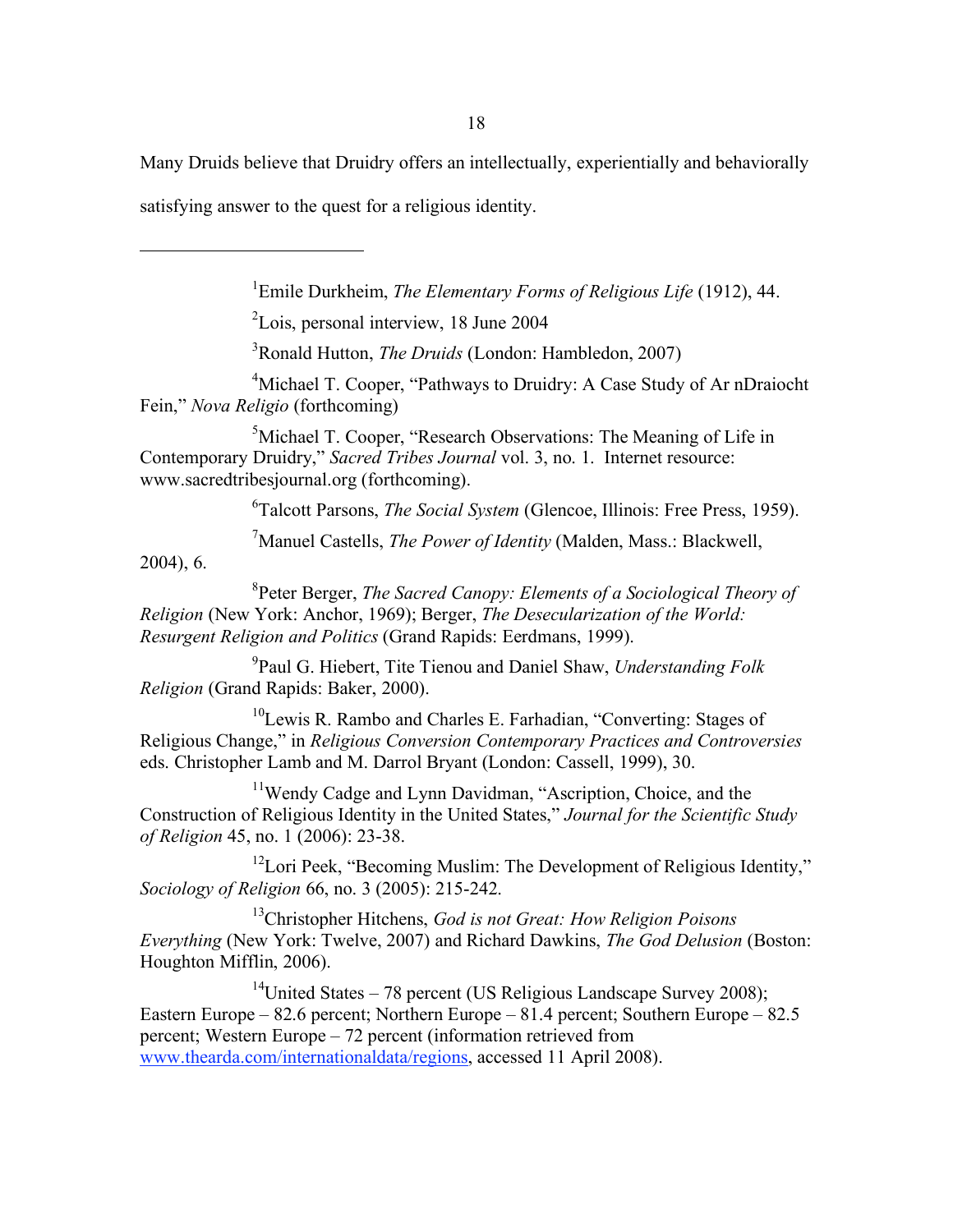<sup>15</sup>David W. Chappell, "Religious Identity and Openness in a Pluralistic World," *Buddhist Christian Studies* 25 (2005): 9-14. See for example Gideon Goosen, "An Empirical Study of Dual Religious Belonging," *Journal of Empirical Theology* 20 (2007): 159-178.

<sup>16</sup>Cooper, "Pathways to Druidry."

 $\overline{a}$ 

<sup>17</sup>Jana, personal interview, 09 June 2003.

<sup>18</sup>Christy, personal interview, 13 July 2003.

19 Philip Carr-Gomm, *The Druid Mysteries: Ancient Wisdom for the 21st Century* (London: Rider, 2003), 6.

 $^{20}$ Joyce, personal interview, 24 March 2003.

21 Carr-Gomm, *Druid Mysteries*, 89.

 $^{22}$ Greg, personal interview, 20 June 2003.

 $^{23}$ Carr-Gomm acknowledges that Samhain was believed to mark the beginning and end of the Celtic year, "This now seems incorrect historically, but nevertheless those who celebrate this time today notice a definite shift in the life of the year–with it dying in some way and perhaps only really being reborn at the winter solstice, the time that scholars now believe marked the traditional beginning of the new year." Ibid., 93. Cf. Graham Harvey, *Contemporary Paganism: Listening People, Speaking Earth* (New York: New York University Press, 1997), 3-6.

24 Philip Carr-Gomm, *Druidcraft: The Magic of Wicca and Druidry* (London: Thorsons, 2002), 88.

<sup>25</sup> James W. Maertens, "Druidry Teaches . . ." (accessed from www.druidry.org, 31 August 2003).

26 Maya Magee Sutton and Nicholas R. Mann, *Druid Magic: The Practice of Celtic Wisdom* (St. Paul, Minn.: Llewellyn, 2002), 228.

 $27$ Steve, personal interview, 26 April 2003.

28 Ross Nichols, "Festivals of Light," in *The Druid Teachings of Ross Nichols*, ed. Philip Carr-Gomm (London: Watkins, 2002), 108-109.

 $^{29}$ Tim, personal interview, 20 June 2003.

<sup>30</sup>Carr-Gomm, "Druid Festivals" available from http://druidry.org/obod/intro/festivals.html, accessed 17 October 2003.

31 Orr, *Principles of Druidry*, 98.

<sup>32</sup>Jana, personal interview, 09 June 2003.